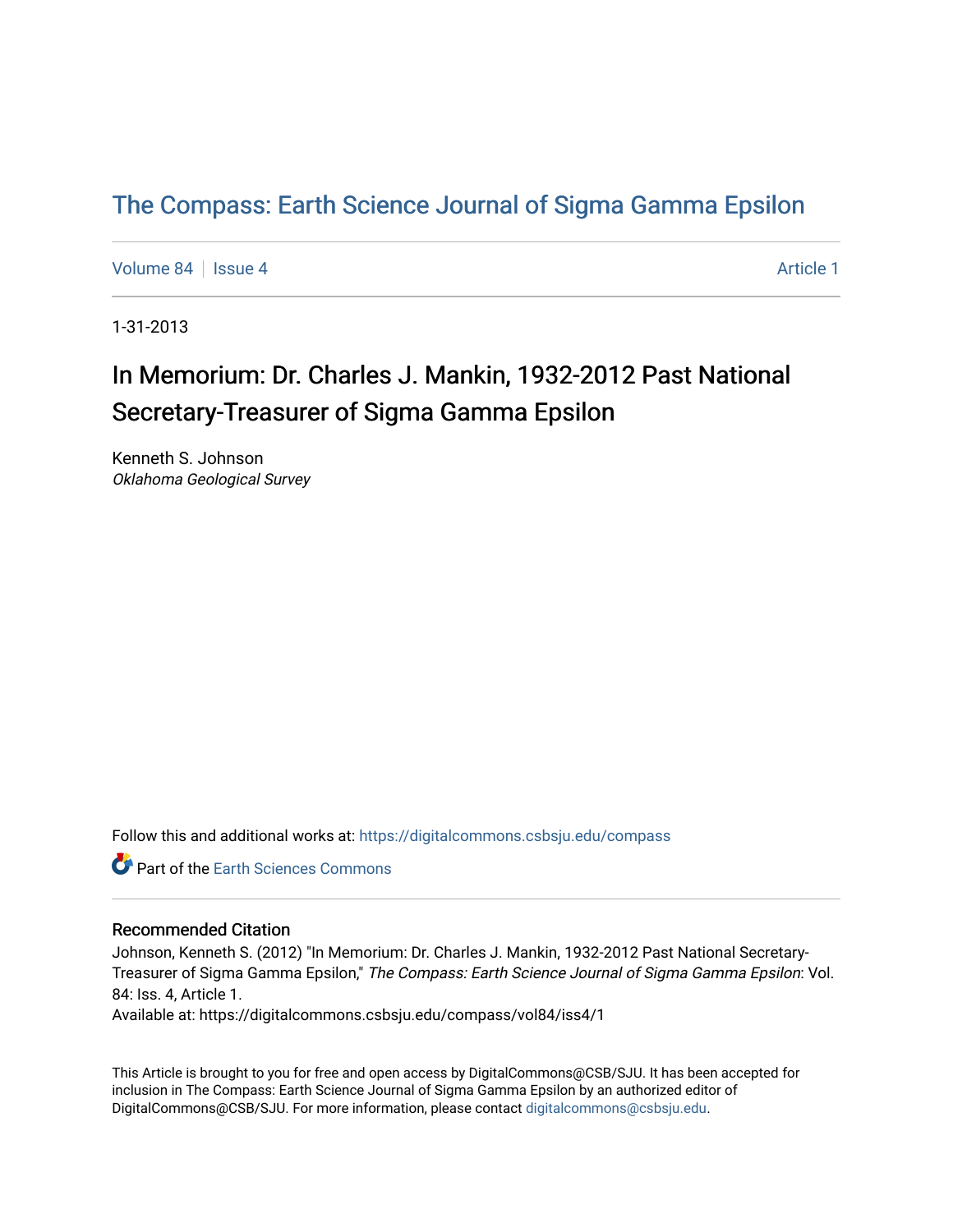## **DR. CHARLES J. MANKIN, 1932-2012**

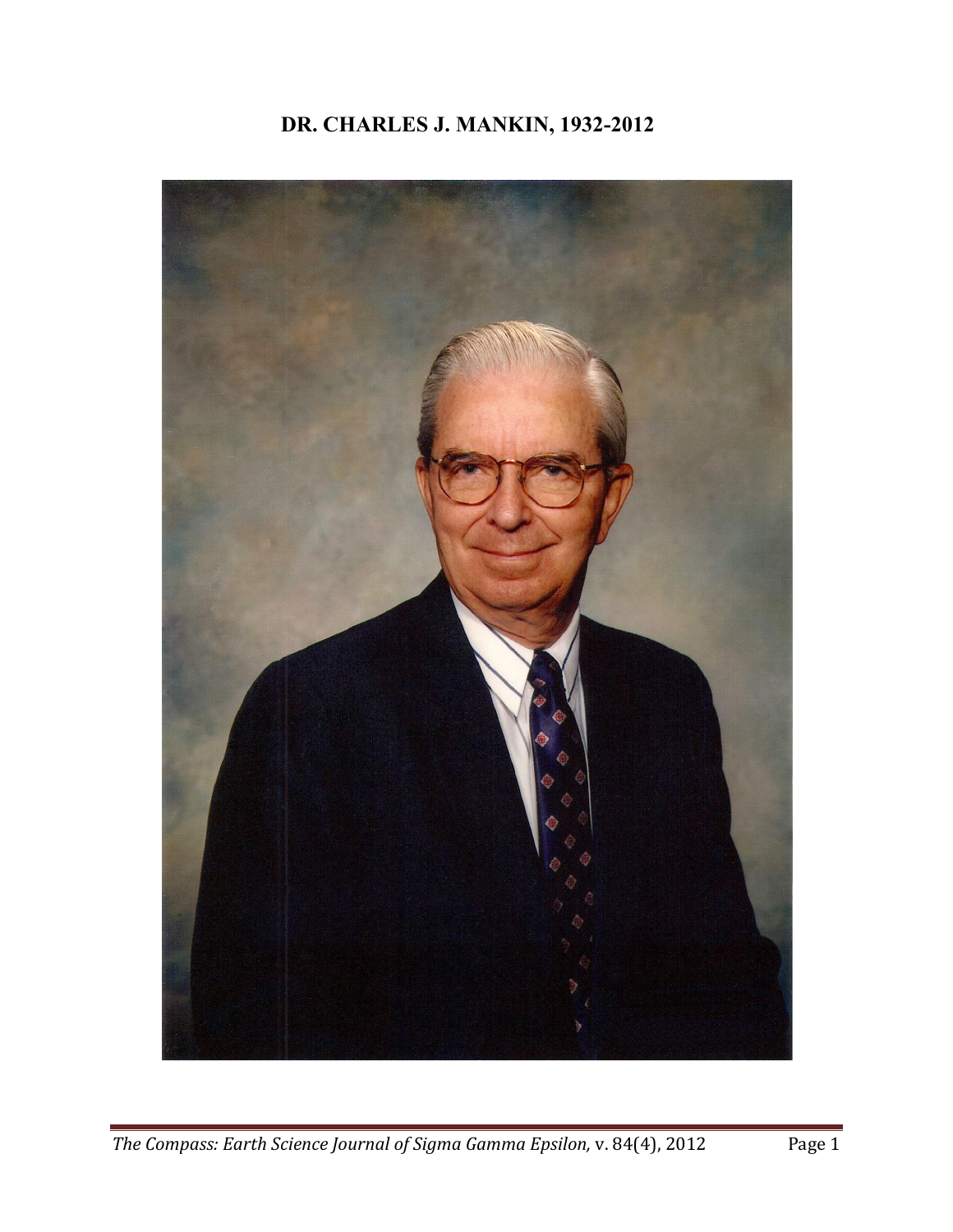#### **IN MEMORIUM**

### **DR. CHARLES J. MANKIN, 1932-2012 Past National Secretary-Treasurer of Sigma Gamma Epsilon**

The Society of Sigma Gamma Epsilon (SGE), and the geologic community, lost a gentleman, a true friend, and an advocate with the death of Dr. Charles J. "Charlie" Mankin on November 13, 2012. He died peacefully at his home in Norman, Oklahoma after 80 years of a fulfilling life. He is survived by his wife, Betty Bellis Mankin; his three daughters, Sally Geyer, Helen Volak, and Laura Veal; Betty's children, Doug Bellis and Karen Powers (both are geologists); and six grandchildren.

Charlie was born in Dallas, Texas, on January 15, 1932. His parents, Green and Myla Mankin, moved to Stony, Texas, about 40 miles north of Fort Worth, where he attended grades 1–3 in a 2-room school house. His parents then purchased and moved to the family ranch near Ozona, in West Texas, where he learned the lessons and benefits of hard work. He often spoke fondly of digging post holes in rocky ground and stringing 22 miles of 3-strand barbed wire along with the ranch hands. Maybe his living in "Stony," and his early digging into rocks near Ozona, helped guide him into the field of geology?

He attended the University of New Mexico (UNM), earning a starting position on the basketball team as a walk-on. An injury caused him to drop basketball, leave UNM, and enroll at the University of Texas (UT) in Austin. Charlie had some excellent mentors: at UNM, Sherman Wengard sparked his interest and got him "turned on" to the study of geology, and at UT-Austin he studied under Robert Folk, Ronald DeFord, and Bill Muehlberger, among others. He received his B.S., M.A., and Ph.D. in Geology at UT-Austin, in 1954, 1955, and 1958, respectively, and then did a Post-Doctoral Fellowship at California Institute of Technology in 1958-59. While at Caltech he was privileged to attend lectures and luncheons at the famed Athenaeum Round Table with the likes of Linus Pauling (Nobel Prize in Chemistry, 1954, and Nobel Peace Prize, 1962) and other outstanding people.

In spite of growing up and receiving his education in Texas, Charlie ventured north of the Red River at The University of Oklahoma (OU) in Norman. He arrived as an Assistant Professor in 1959, and quickly rose through the ranks. He became an Associate Professor and Director of the School of Geology and Geophysics in 1963 (Director until 1977); full Professor in 1964; and was appointed Director of the Oklahoma Geological Survey (OGS) at OU in 1967, a position he held until he retired from OU in 2007. He had an excellent academic and administrative career, but that was only part of his life.

Charlie was never satisfied with just a single job or position. Most of the time he had two full-time jobs at OU, and at the same time he served on, or chaired, more than 100 State or National boards, commissions, councils, and committees. His full-time administrative jobs at OU were: Director, School of Geology and Geophysics (1963–1977); Director, Oklahoma Geological Survey (1967–2007); Executive Director, Energy Resources Institute (1978–1987); and Director, Sarkeys Energy Center (2000–2006). He managed all these responsibilities effectively, and with a minimum of sleep. Charlie showed up at the office about 7:00 each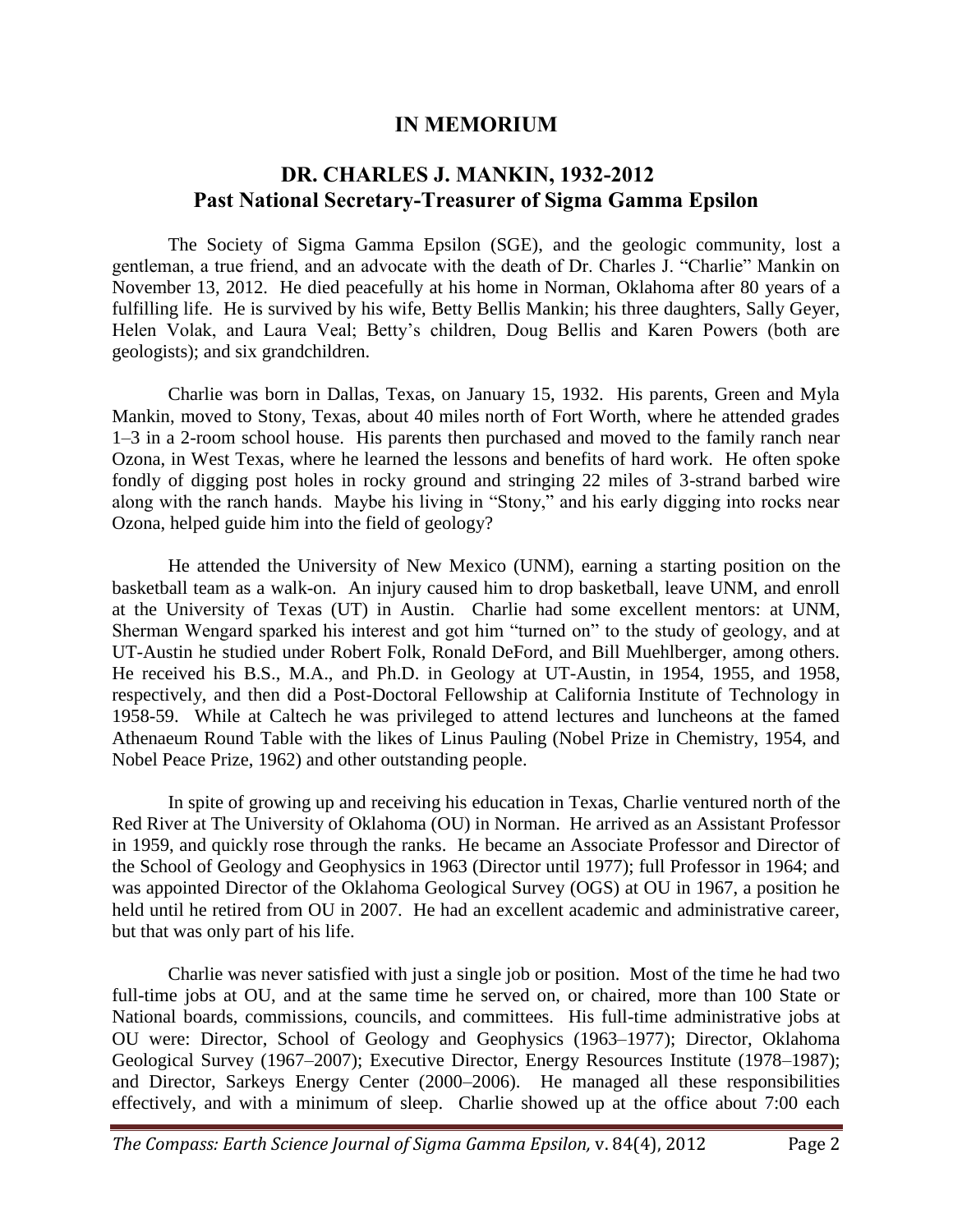morning, worked till about 9:00 in the evening, had dinner about 10:00 pm, and would finally sleep from about 2:00–6:00 am: a tough schedule for anyone to maintain.

Charlie served as Director of the Oklahoma Geological Survey under eight Oklahoma governors, from Dewey Bartlett to Brad Henry, and his 40 years in that position made him the longest-serving State Geologist in the history of all State Surveys. Under Governors David Boren and David Hall, he served on several committees and commissions dealing with petroleum and energy resources of Oklahoma. During the presidencies of Ronald Reagan and George H. W. Bush, he was appointed to three Federal commissions assessing the Nation's energy resources and royalty-management problems.

The Society of Sigma Gamma Epsilon (SGE) was always dear to Charlie and he was dedicated to helping geology students succeed in their role as future geologists. He served as the National Secretary-Treasurer of SGE for 42 years, from 1967–2009. He was able to carry it out for so long only because his wife, Betty (Betty Bellis—later, Betty Mankin), maintained all the records and correspondence, and was the backbone of the service he provided to the Nation's brightest geology students. Betty carried out this work as the Secretary to the National Council of SGE. As Past-President Dr. Richard L. Ford said: "Charlie and Betty would be the collective face of the Society at the national level, a remarkable feat of professional volunteerism, especially considering Charlie was initially asked to serve on a "temporary" basis" (*The Compass:* v. 84(1), 2012).

During his (their) tenure as National Secretary-Treasurer of SGE, the number of active chapters in the Society rose from 27, in 1967, to more than 120 in 2009. In addition, Charlie and Betty took on the responsibility of printing, publishing, and distributing *The Compass* (the Earth-Science Journal of SGE) from 1970–2009. Charlie and Betty assisted with the organization and planning of every biennial convention of SGE during the 42 years of their involvement with the Society. Of course, they attended those conventions as well and were instrumental in making these undertakings successful events. With Charlie's excellent speaking abilities and his knowledge of the energy field and geosciences in general, he would provide inspirational presentations to students and attendees of the conventions. Charlie and Betty also set up and staffed an SGE booth every year at the national meetings of both the Geological Society of America and the American Association of Petroleum Geologists, and, in this way, they could continually meet with students and working geologists that had a tie with SGE, and seek new members for the Society. For all his service to SGE, Charlie was awarded Honorary Membership, and in 2007, both Charlie and Betty were presented special Outstanding Service Awards in recognition of 42 years of work on behalf of SGE. The growth and success of SGE over the years is largely the result of the dedication and never tiring efforts of Charlie and Betty.

Charlie was also active in guiding students at his own university. As a Professor at OU, he directed the research of about 40 M.S. and Ph.D. students, all of whom went on to productive careers in geology or related fields.

The National Academy of Sciences (NAS) called upon Charlie's expertise many times. He chaired, or served on, nine NAS boards or commissions dealing with oil and natural gas, energy resources, mineral resources, geologic mapping, scientific drilling, and public policy. His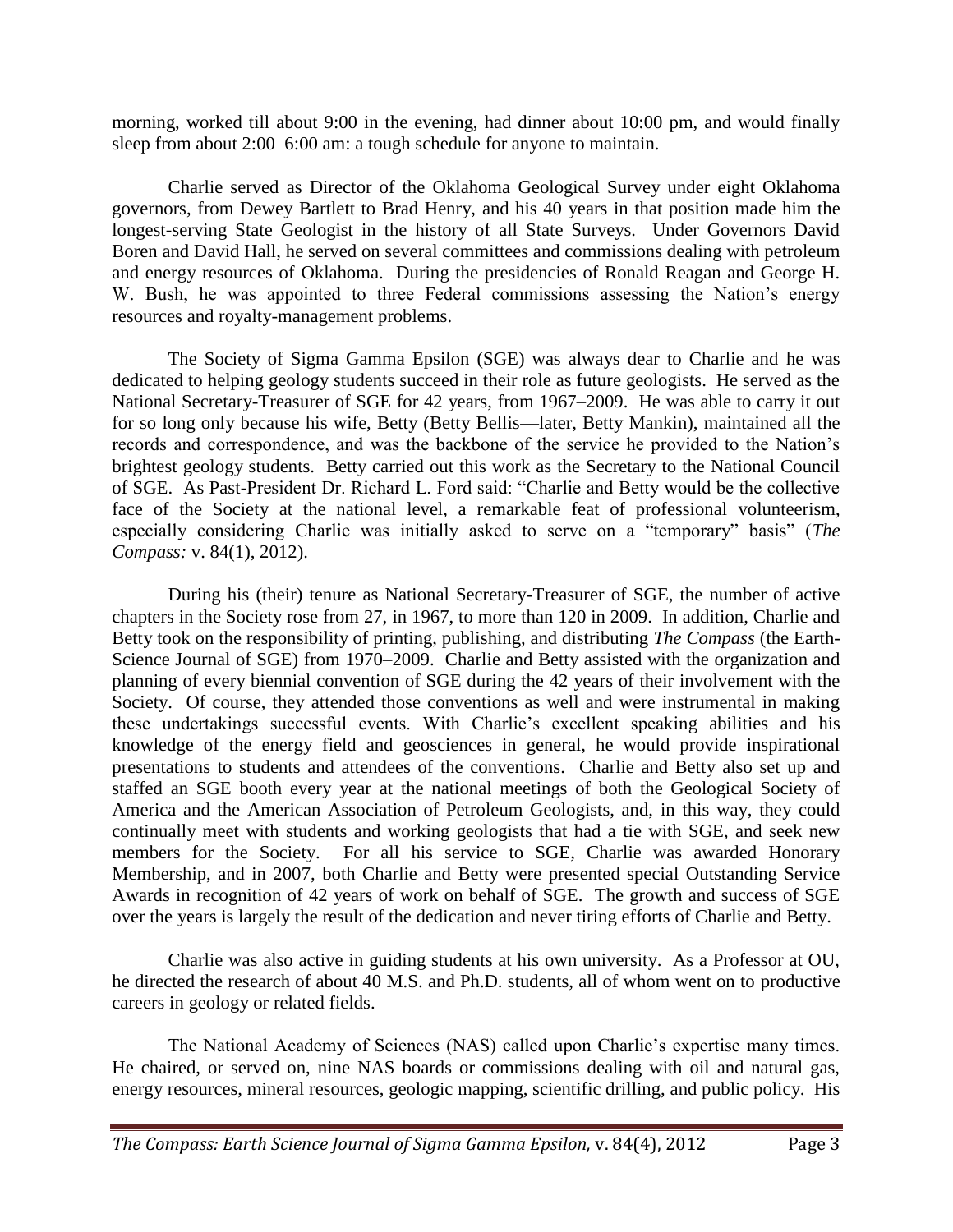work on these boards and commissions, and other national commitments, required numerous trips to Washington, DC, but still he carried out his obligations to OU, OGS, the state of Oklahoma, and SGE.

Charlie's contributions to the various geological societies and to the field of geosciences were recognized with numerous awards and honors, including:

- Rocky Mountain Federation—Distinguished Achievement Award, 1972
- Daughters of the American Revolution—National Medal of Honor, 1983
- U.S. Department of the Interior—Conservation Service Award, 1983
- Oklahoma State University—Honorary Professor of Geology, 1987
- American Geological Institute—Ian Campbell Memorial Medal, 1987
- American Association of Petroleum Geologists—Public Service Award, 1988
- American Institute of Professional Geologists—Martin van Couvering Memorial Award, 1988
- Oklahoma City Geological Society—Honorary Life Member, 1994
- American Institute of Professional Geologists—Honorary Life Member, 1995
- American Institute of Professional Geologists—Ben H. Parker Memorial Medal, 1999
- American Association of Petroleum Geologists—Honorary Life Member, 2000
- International Association of Energy Advocates—Recipient of Energy Advocate of the Year for 2000
- University of Oklahoma Board of Regents—Regents' Professor, 2006
- Induction into the Oklahoma Higher Education Hall of Fame, 2007
- Association of American State Geologists—Distinguished Service Award, 2007
- Association of American State Geologists—Honorary Life Member, 2007
- Sigma Gamma Epsilon—Outstanding Service Award, 2007
- Association of American State Geologists—Lifetime Achievement Award, 2008
- Association of American State Geologists—Established the Dr. Charles Mankin Annual Award for the best State Geologic Map proposal submitted for the National Cooperative Geologic Mapping Act grant, 2012

One of Charlie's signature Association of American State Geologists (AASG) achievements (which was beneficial to all State Geological Surveys, to the US Geological Survey (USGS), and to the Nation as a whole) was his championing and spearheading passage of the National Geologic Mapping Act by the US Congress. His knowledge of the ins and outs of Congress and the Federal bureaucracy, and his close relationship with the USGS and most of the national geological societies and associations, enabled him to show the value of basic geologic mapping and to encourage and foster passage of the Act by Congress in 1992 (Public Law 102-285, 102<sup>nd</sup>